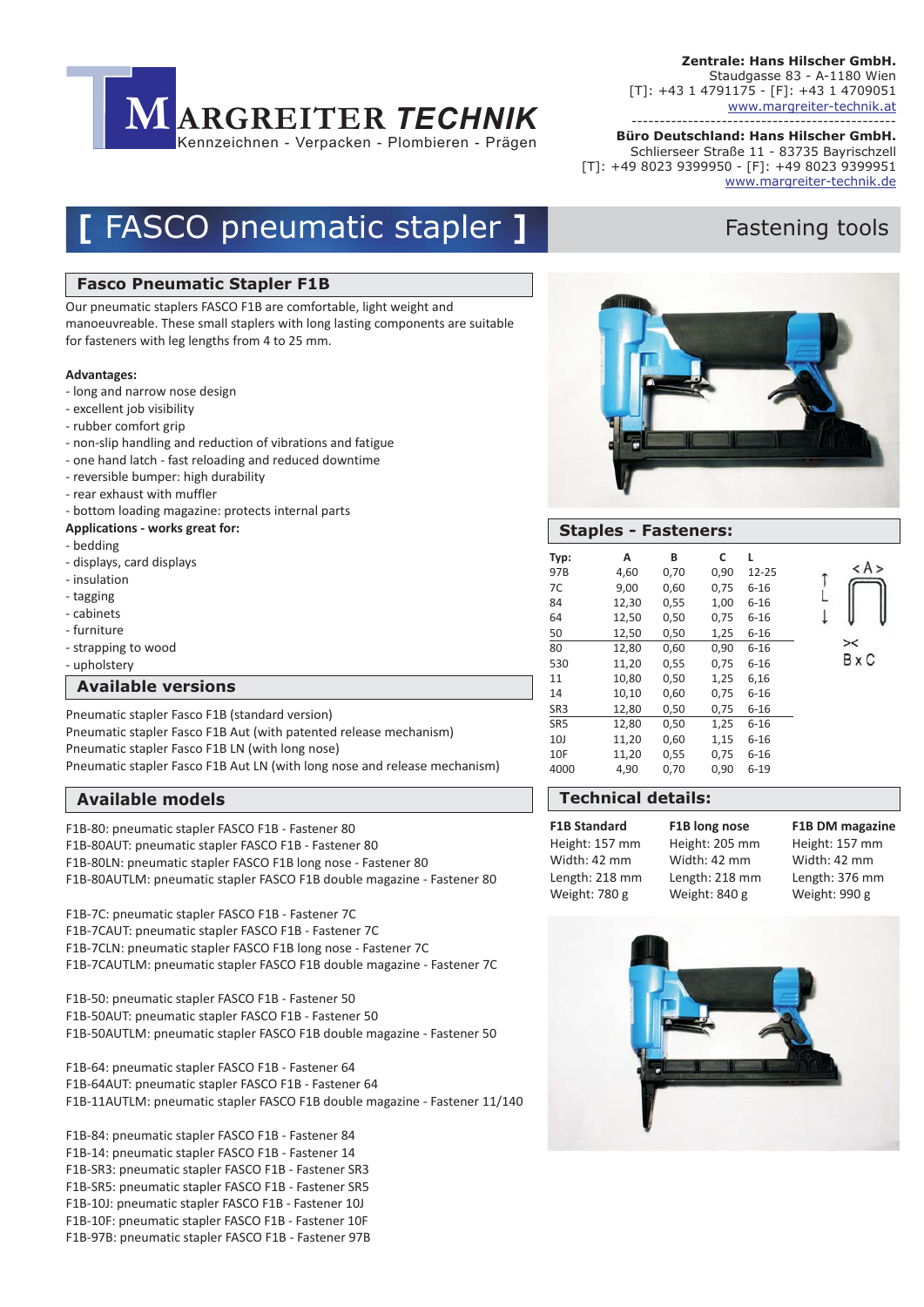

**Büro Deutschland: Hans Hilscher GmbH.** ----------------------------------------------- Schlierseer Straße 11 - 83735 Bayrischzell [T]: +49 8023 9399950 - [F]: +49 8023 9399951 www.margreiter-technik.de

# **[ FASCO pneumatic stapler ]** Fastening tools

#### **Pneumatic stapler Fasco F2B**

Our pneuamtic stapler F2B is a single shot stapler available for various fasteners. Has a no-mar tip, sight window for fastener visibility and countersink depth control.

#### **Adavantages**

- countersink depth control
- metall magazine in light special alloy
- 360 ° directional exhaust
- patented quick clear: magazine slides away from nose to clear jams
- no-mar tip: protects soft woods
- sight windows: visible fasteners
- contact tip or single shot actuation mode available
- ergonomic handle with rubber comfort grip to reduce vibration
- slim shaped nose: precise nailing into difficult corners and better visibility **Applications:**
- construction, interior works, windows, doors
- wood working, wood processing
- furniture, upholstry works
- fastening of fabrics, leather, textiles

#### **Gravuren und Layouts Available versions**

Pneumatic stapler Fasco F2B 90-40: für fasteners 90 Pneumatic stapler Fasco F2B Combi: für staples 90 and brands GN

#### **Pneumatic stapler Fasco F21P**

Our pneumatic stapler Fasco F21 is a small, light weight but relieable pneumatic fastener.

#### **Advantages:**

- ergonomic handle with rubber comfort grip
- reduced vibration
- long and narrow nose for excellent job visibility
- one hand latch for a faster reloading and reduced downtime
- reversible bumper for high durability and increased parts life
- **Applications:**
- garden furniture, upholstering, drawer guides, case backs, frame assembly
- panels and profile boards, mouldings and decorative trism, baseboards
- boat interiors, trade shows, shoe making, toys and dolls
- manufactured houses, picture frames, remodelling, dust covers, sofas
- vehicle panels, labelling, underlayment, fruit cases

Pneumatic stapler FASCO F21P 4000-16: Fastener 4000/6-16 Pneumatic stapler FASCO F21P 4000-25: Fastener 4000/12-25 Pneumatic stapler FASCO F21T 90-25A: Fastener 90/12-25 Pneumatic stapler FASCO F21T 90-40A: Fastener 90/20-40 Pneumatic stapler FASCO F21T 92-25A: Fastener 92/12-25 Pneumatic stapler FASCO F21T SG-25: Fastener SG/12-25 Pneumatic stapler FASCO F21T SG-40: Fastener SG/20-40 Pneumatic stapler Fasco F21P 97B-25: Fastener 97B/12-25

#### **Gravuren und Layouts Technical details:**

Height: 182 mm Length: 226 mm Weight: 1,02 kg

Magazine - capacity: 150 pcs. (4000) Air pressure: 4-7 bar Air consumpt: 0,36 l





|               | <b>Staples - Fasteners:</b> |     |      |           |                   |
|---------------|-----------------------------|-----|------|-----------|-------------------|
| Typ:          | А                           | в   | C    | $12 - 40$ | < A >             |
| 90            | 5,70                        | 1,0 | 1,25 |           | $\frac{2}{8}$ x C |
| <b>Brads:</b> |                             |     |      |           |                   |
| Typ:          | А                           | в   | C    | $12 - 40$ | 2,10 mm           |
| GN            | 5,70                        | 1,0 | 1,25 |           | 8 mm              |

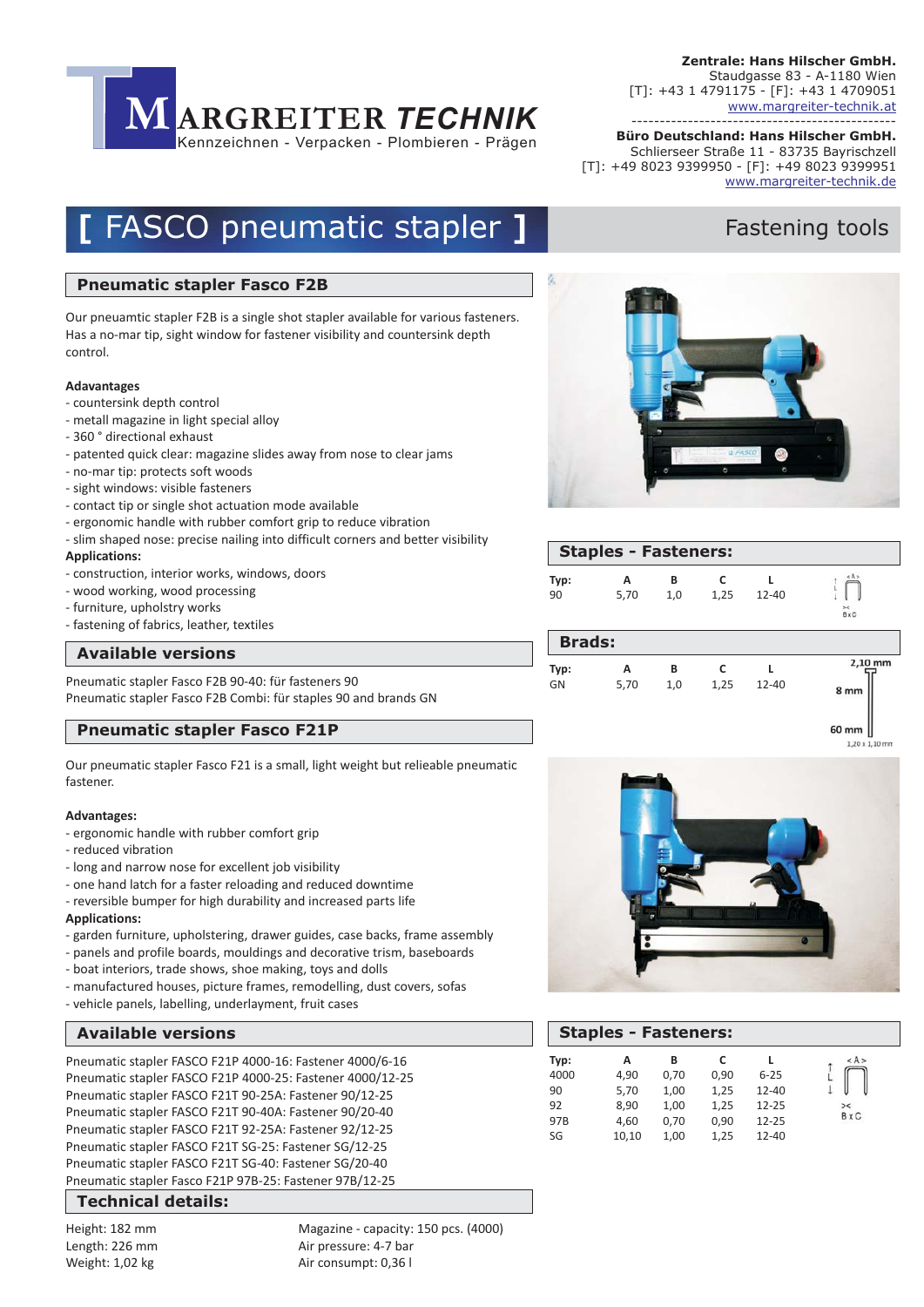

**Büro Deutschland: Hans Hilscher GmbH.** ----------------------------------------------- Schlierseer Straße 11 - 83735 Bayrischzell [T]: +49 8023 9399950 - [F]: +49 8023 9399951 www.margreiter-technik.de

# **[ FASCO pneumatic stapler ]** Fastening tools

#### **Pneumatic stapler Fasco F26T**

Our pneumatic stapler Fasco F26AT is a strong tacking gun designed for various staples and applications.

#### **Advantages**

- designed with a long and narrow nose for excellent job visibility
- rubber comfort grip for non slip-handling
- reduced vibrations and fatigue
- bottom loading magazine speeds the reloading
- two finger trigger deliveres great control and reduces finger fatigue

#### **Applications**

- garden furniture, upholstering, drawer guides, case backs, frame assembly
- panels and profile boards, mouldings and decorative trism, baseboards
- boat interiors, trade shows, shoe making, toys and dolls
- manufactured houses, picture frames, remodelling, dust covers, sofas
- vehicle panels, labelling, underlayment, fruit cases
- glue blocks, latex panels, shipping tags

#### **Available versions Technical details:**

Pneumatic stapler FASCO F26AT 76-40: fastener 76/20-40 Pneumatic stapler FASCO F26AT 90-40: fastener 90/20-40 Pneumatic stapler FASCO F26AT 92-40: fastener 92/20-40

### **Pneumatic stapler Fasco F3C**

The pneumatic stapler Fasco F3C is a professional tacking gun for various staples and brands.

#### **Advantages:**

- bottom loading magazine: protects internal parts
- driver threaded into the piston for a better resistance
- rubber comfort grip: non-slip handling
- reduction of vibrations and fatigue
- two finger trigger provides less fatigue and more control
- 25 mm long nose for excellent job visibility

#### **Applications**

- garden furniture, drawer guides, case backs, frame assembly
- panels and profile boards, mouldings and decorative trism, baseboards
- carton cases on pallets, boxes and crates
- boat interiors, trade shows, shoe making, toys and dolls
- manufactured houses, picture frames, remodelling, dust covers, sofas
- vehicle panels, labelling, underlayment, fruit cases
- glue blocks, latex panels, shipping tags

#### **Gravuren und Layouts Available versions**

Pneumatic stapler FASCO F3C 90-40: fasteners 90/20-40 Pneumatic stapler FASCO F3C SNW-38: fasteners SNW/19-38 Pneumatic stapler FASCO F3C 92-40: fasteners 92/20-40



### **Staples - Fasteners:**

| Typ: | А     | в    |      |       | < A >              |
|------|-------|------|------|-------|--------------------|
| 76   | 10,80 | 1.27 | 1.58 | 20-40 |                    |
| 90   | 5,70  | 1,00 | 1,25 | 20-40 |                    |
| 92   | 8.90  | 1,00 | 1.25 | 20-40 | ><<br><b>B</b> x C |

### **Technical details:**

Height: 263 mm Length: 234 mm Width: 53 mm Weight: 1,37 kg

Capacity: ca. 80 Klammern Air pressure: 5-7 bar Air consumption: 0.85 l



| <b>Staples - Fasteners:</b> |       |      |      |           |                |
|-----------------------------|-------|------|------|-----------|----------------|
| Typ:                        | А     | в    |      |           | < A >          |
| 90                          | 5.70  | 1.00 | 1.25 | $20 - 40$ |                |
| 92                          | 8.90  | 1.00 | 1.25 | $20 - 40$ |                |
| SNW                         | 26.40 | 1.40 | 1.60 | $22 - 38$ | $>\,$<br>R y C |

### **Technical details:**

Height: 245 mm Length: 260 mm Width: 70 mm Weight: 1,98 kg

Capacity: approx. 125 Klammern Air pressure: 4-7 bar Air consumption: 0.88 l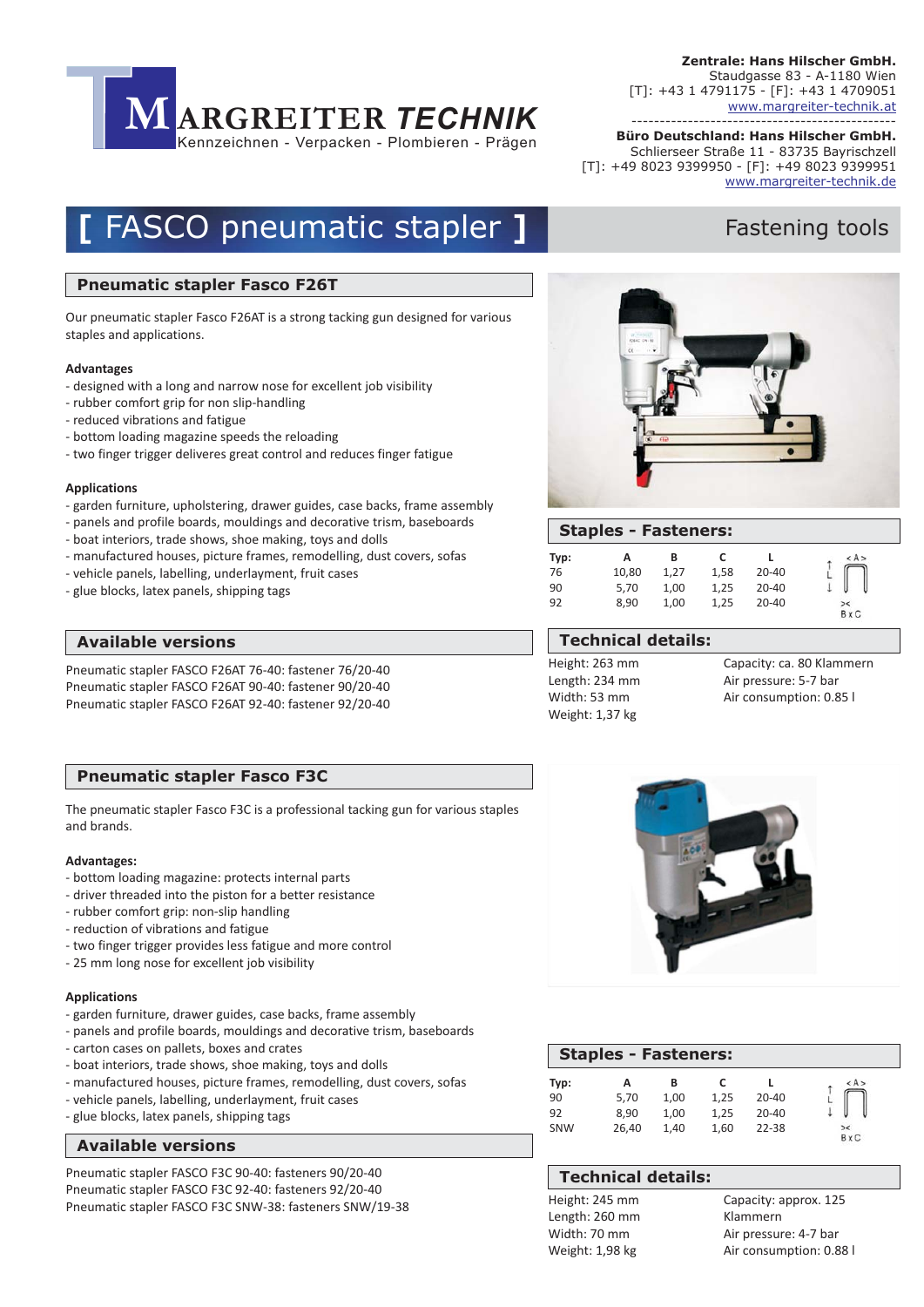

**Büro Deutschland: Hans Hilscher GmbH.** ----------------------------------------------- Schlierseer Straße 11 - 83735 Bayrischzell [T]: +49 8023 9399950 - [F]: +49 8023 9399951 www.margreiter-technik.de

## **[ FASCO pneumatic stapler ] The Fastening tools**

#### **Pneumatic stapler Fasco F45C**

The pneumatic stapler Fasco F45C is a professional tacking gun for various staples and brads and high volumes.

#### **Advantages:**

- bottom loading magazine: protects internal parts
- driver threaded into the piston for a better resistance
- rubber comfort grip: non-slip handling
- reduction of vibrations and fatigue
- two finger trigger provides less fatigue and more control
- 25 mm long nose for excellent job visibility
- patented sequential fire / bump fire device
- tool-less jam cleaning mechanism
- easy access to nose if staple jams

#### **Applications**

- garden furniture, drawer guides, case backs, frame assembly
- panels and profile boards, mouldings and decorative trism, baseboards
- carton cases on pallets, boxes and crates
- fencing, sub flooring, scaffolding
- manufactured houses, dust covers, sofas
- vehicle panels, labelling, underlayment
- glue blocks, latex panels, shipping tags

#### **Gravuren und Layouts Available versions**

Pneumatic stapler FASCO F45C G-55: Staples G/25-55 Pneumatic stapler FASCO F45C B7-55: Staples B7/25-55 Pneumatic stapler FASCO F45C SQ-55: Staples SQ/25-55



|           | <b>Staples - Fasteners:</b> |      |      |           |              |
|-----------|-----------------------------|------|------|-----------|--------------|
| Typ:      | А                           | в    | c    |           | < A >        |
| G         | 10,80                       | 1,40 | 1,60 | $25 - 55$ |              |
| <b>B7</b> | 11,30                       | 1,40 | 1,16 | $25 - 55$ |              |
| SQ        | 11,30                       | 1,70 | 1,90 | $25 - 55$ |              |
| HD        | 12,40                       | 1,40 | 1,60 | $25 - 55$ | $\geq$       |
| GS16      | 13,00                       | 1,40 | 1,60 | $25 - 55$ | <b>B</b> x C |

### **Technical details:**

Height: 316 mm Length: 385 mm Width: 90 mm Weight: 2,40 kg

Capacity: approx. 160 staples Air pressure: 5-8 bar Air consumption: 1.39 l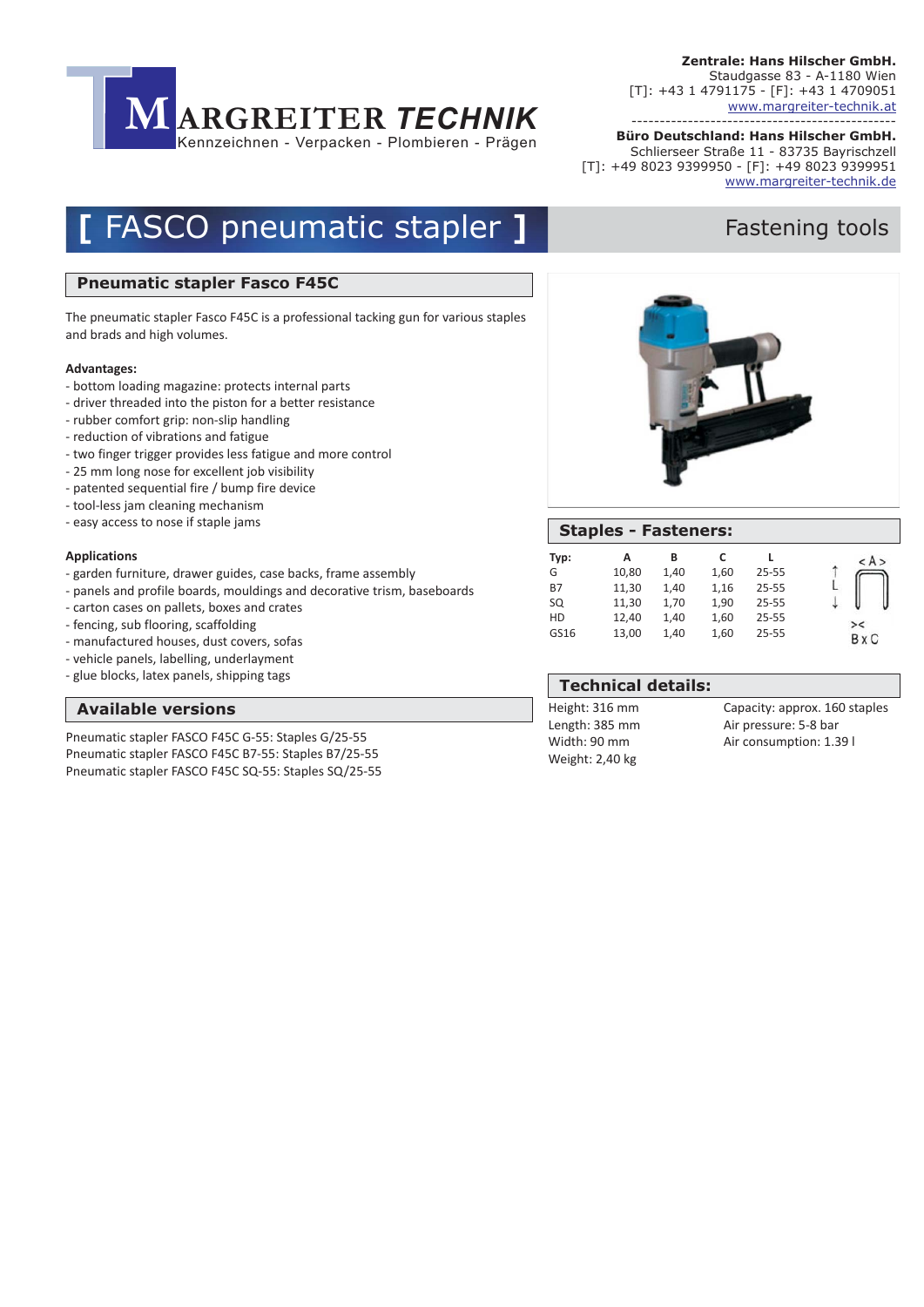

**Büro Deutschland: Hans Hilscher GmbH.** ----------------------------------------------- Schlierseer Straße 11 - 83735 Bayrischzell [T]: +49 8023 9399950 - [F]: +49 8023 9399951 www.margreiter-technik.de

## **[ FASCO pneumatic stapler ] The Fastening tools**

#### **Pneumatic stapling plier Fasco F1B**

The stapling plier Fasco F1B is the lightest, most compact and yet strongest plier tool in the industry. Suitable for various staples and applications. High throat depth.

#### **Advantages:**

- long and narrow nose design
- excellent job visibility
- rubber comfort grip
- non-slip handling and reduction of vibrations and fatigue
- one hand latch fast reloading and reduced downtime
- reversible bumper: high durability
- rear exhaust with muffler
- bottom loading magazine: protects internal parts
- **Applications:**
- carton packaging

#### **Gravuren und Layouts Available versions**

Pneumatic stapling plier Fasco F1C-50-16 Pneumatic stapling plier Fasco F1C 80-16 Pneumatic stapling plier Fasco F1C 777-16 Pneumatic stapling plier Fasco F1C 779-16



|      | <b>Staples - Fasteners:</b> |      |      |          |       |
|------|-----------------------------|------|------|----------|-------|
| Typ: | А                           | В    | C    |          | < A > |
| 50   | 12,70                       | 0.55 | 1,25 | $6 - 16$ |       |
| 80   | 12,70                       | 0.65 | 0,95 | $6 - 16$ |       |
| 777  | 12,30                       | 0.70 | 2,25 | $6 - 16$ |       |
| 779  | 12.50                       | 0.70 | 1,25 | $6 - 16$ | $>\,$ |
|      |                             |      |      |          |       |

#### **Technical details:**

Height: 280 mm Length: 380 mm Width: 80 mm Weight: 2,10 kg

Throat depth: 180 mm Air pressure: 5-8 bar Air consumption: 1.39 l

#### **Stapling plier Fasco F1G bedding plier**

These tools´ size make them the lightest, most compact and yet strongest plier tools in the industry. Suitable for various applications like mattress plastic and cloth stapling.

#### **Advantages:**

- long and narrow nose design
- excellent job visibility
- rubber comfort grip
- non-slip handling and reduction of vibrations and fatigue
- one hand latch fast reloading and reduced downtime
- reversible bumper: high durability
- rear exhaust with muffler
- bottom loading magazine: protects internal parts

#### **Gravuren und Layouts Available versions**

Pneumatic stapling plier Fasco F1G-50-16 Pneumatic stapling plier Fasco F1G 80-16 Pneumatic stapling plier Fasco F1G 110-16 Pneumatic stapling plier Fasco F1G 779-16



|      | <b>Staples - Fasteners:</b> |      |      |           |       |
|------|-----------------------------|------|------|-----------|-------|
| Typ: | А                           | в    | c    |           | < A > |
| 50   | 12,70                       | 0.55 | 1,25 | $6 - 16$  |       |
| 80   | 12,70                       | 0.65 | 0,95 | $6 - 25$  |       |
| 110  | 13,00                       | 0.70 | 1,60 | $12 - 25$ |       |
| 779  | 12,50                       | 0.70 | 1,25 | $6 - 16$  | $>\,$ |
|      |                             |      |      |           |       |

### **Technical details:**

Height: 327 mm Length: 380 mm Width: 75 mm Weight: 2,22 kg

Throat depth: 30 mm Air pressure: 4-8 bar Air consumption: 1.39 l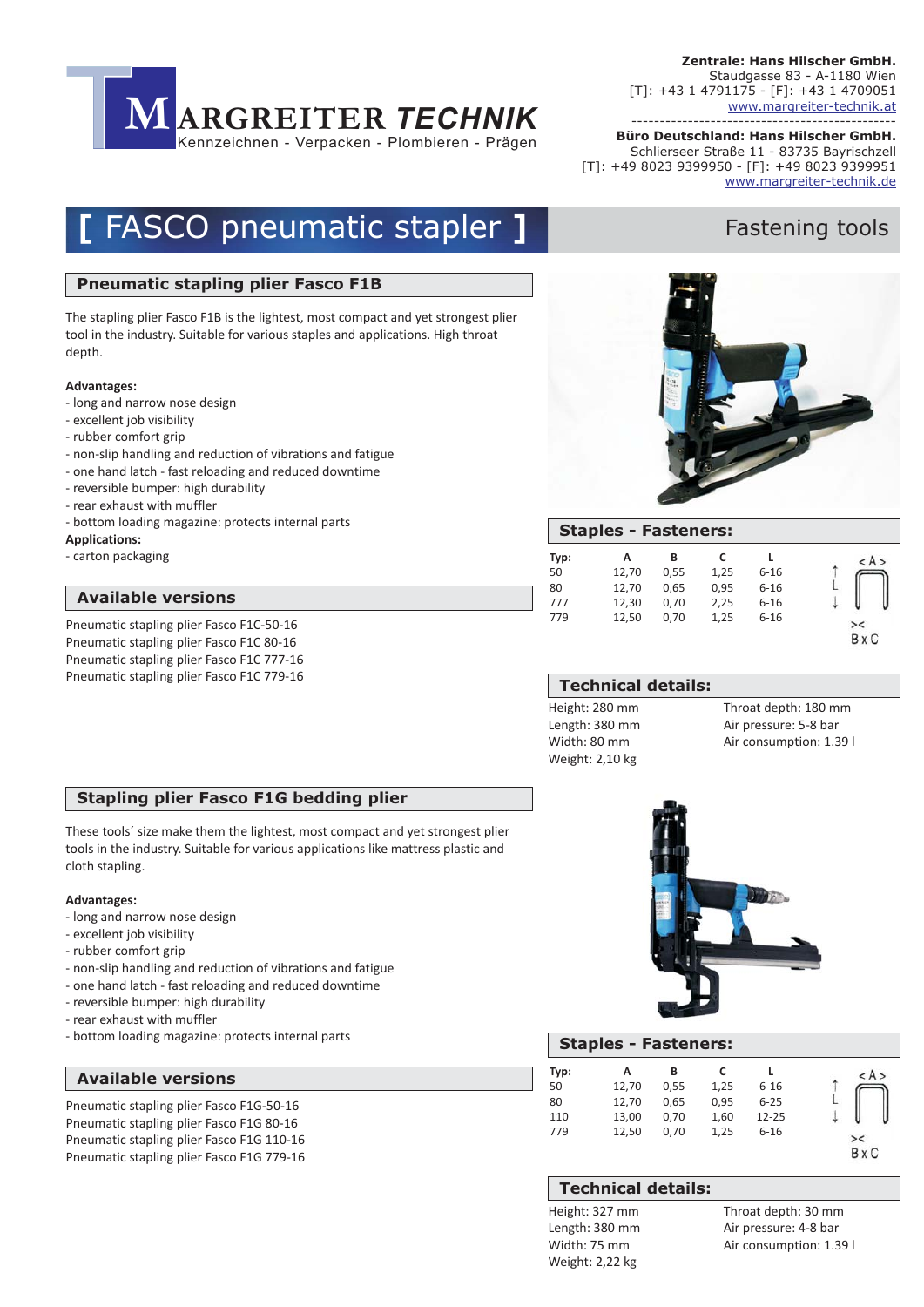-----------------------------------------------

**MARGREITER** *TECHNIK*<br> **Kennzeichnen - Verpacken - Plombieren - Prägen**<br> **EXECO pneumatic stapler** Kennzeichnen - Verpacken - Plombieren - Prägen

**Büro Deutschland: Hans Hilscher GmbH.** Schlierseer Straße 11 - 83735 Bayrischzell [T]: +49 8023 9399950 - [F]: +49 8023 9399951 www.margreiter-technik.de

|                                                                                                               | <b>FASCO pneumatic stapler</b> ]                                                 |            |           |                      | Staples - Fasteners |              |
|---------------------------------------------------------------------------------------------------------------|----------------------------------------------------------------------------------|------------|-----------|----------------------|---------------------|--------------|
| <b>Staple Type 80</b>                                                                                         |                                                                                  |            |           |                      |                     | < A >        |
| same size as:                                                                                                 | Atro 80, Bea 80/380, Bostitch 86, Haubold 800, Kihlberg 680, Prebena A, Senco AT | Α<br>12,80 | В<br>0,70 | C<br>0,90            | L<br>$6 - 25$ mm    |              |
| Suitable for the following FASCO stapler:<br><b>FASCO F1B 80-16 LN</b><br>FASCO F21P 80-25                    | FASCO F1B 80-16<br>FASCO F1B 80-16 Aut.                                          |            |           |                      |                     | <b>B</b> x C |
| <b>Staple Type 90</b>                                                                                         |                                                                                  |            |           |                      |                     |              |
| same size as:<br>Prebena E, Senco L/N4450                                                                     | Atro 90, BeA 90, Duo-Fast 1800, Haubold 6000, Holzher C, Kihlberg 781, Max 4MA,  | Α<br>5,70  | В<br>1,00 | C<br>1,25            | Г<br>$9 - 40$ mm    | <b>B</b> x C |
| Suitable for the following FASCO stapler:<br>FASCO F21P 90-25A<br>FASCO F21T 90-40A<br><b>FASCO F2B 90-40</b> | <b>FASCO F26AT 90-40A</b><br>FASCO F3C 90-40                                     |            |           |                      |                     |              |
| <b>Staple Type 7C</b>                                                                                         |                                                                                  |            |           |                      |                     | < A >        |
| same size as:<br>3G/C                                                                                         | Atro 7/72, BeA 71, Bostitch Ba7186, Haubold 7100, Kihlberg 670, Prebena V, Senco | Α<br>9,00  | B<br>0,60 | $\mathsf{C}$<br>0,75 | L<br>$6 - 16$ mm    | <b>B</b> x C |
| Suitable for the following FASCO stapler:<br><b>FASCO F1B 7C-16</b><br>FASCO F1B 7C-16 Aut.                   | <b>FASCO F1B 7C-16 LN</b><br>FASCO F1B 7C-16 Aut. LM                             |            |           |                      |                     |              |
| <b>Staple Type 50</b>                                                                                         |                                                                                  |            |           |                      |                     |              |
| same size as:<br>BeA 95, Duo-Fast 5000, Haubold 900, Prebena D                                                |                                                                                  | Α<br>12,50 | В<br>0,50 | C<br>1,25            | L<br>4 - 25 mm      | $>\,$        |
| Suitable for the following FASCO stapler:<br>FASCO F1B 50-16<br>FASCO F1B 50-16 Aut.                          | FASCO F1B 50-16 Aut. LM                                                          |            |           |                      |                     | <b>B</b> x C |
| <b>Staple Type 64</b>                                                                                         |                                                                                  |            |           |                      |                     | < A >        |
| same size as:<br>Atro 6, BeA 72, Duo-Fast 3000, Haubold 1800, Prebena AM                                      |                                                                                  | Α<br>12,45 | B<br>0,50 | C<br>0,70            | L<br>4 - 14 mm      |              |
| Suitable for the following FASCO stapler:                                                                     |                                                                                  |            |           |                      |                     | <b>B</b> x C |
| FASCO F1B 64-16                                                                                               | FASCO F1B 64-16 Aut.                                                             |            |           |                      |                     |              |
| <b>Staple Type 84</b>                                                                                         |                                                                                  |            |           |                      |                     | < A >        |
| same size as:<br>Atro 84, Bostitch SBNK4023, Prebena AD                                                       |                                                                                  | Α<br>12,30 | В<br>0,55 | C<br>1,00            | L<br>$3 - 16$ mm    | <b>B</b> x C |
| Suitable for the following FASCO stapler:                                                                     |                                                                                  |            |           |                      |                     |              |

FASCO F1B 84-16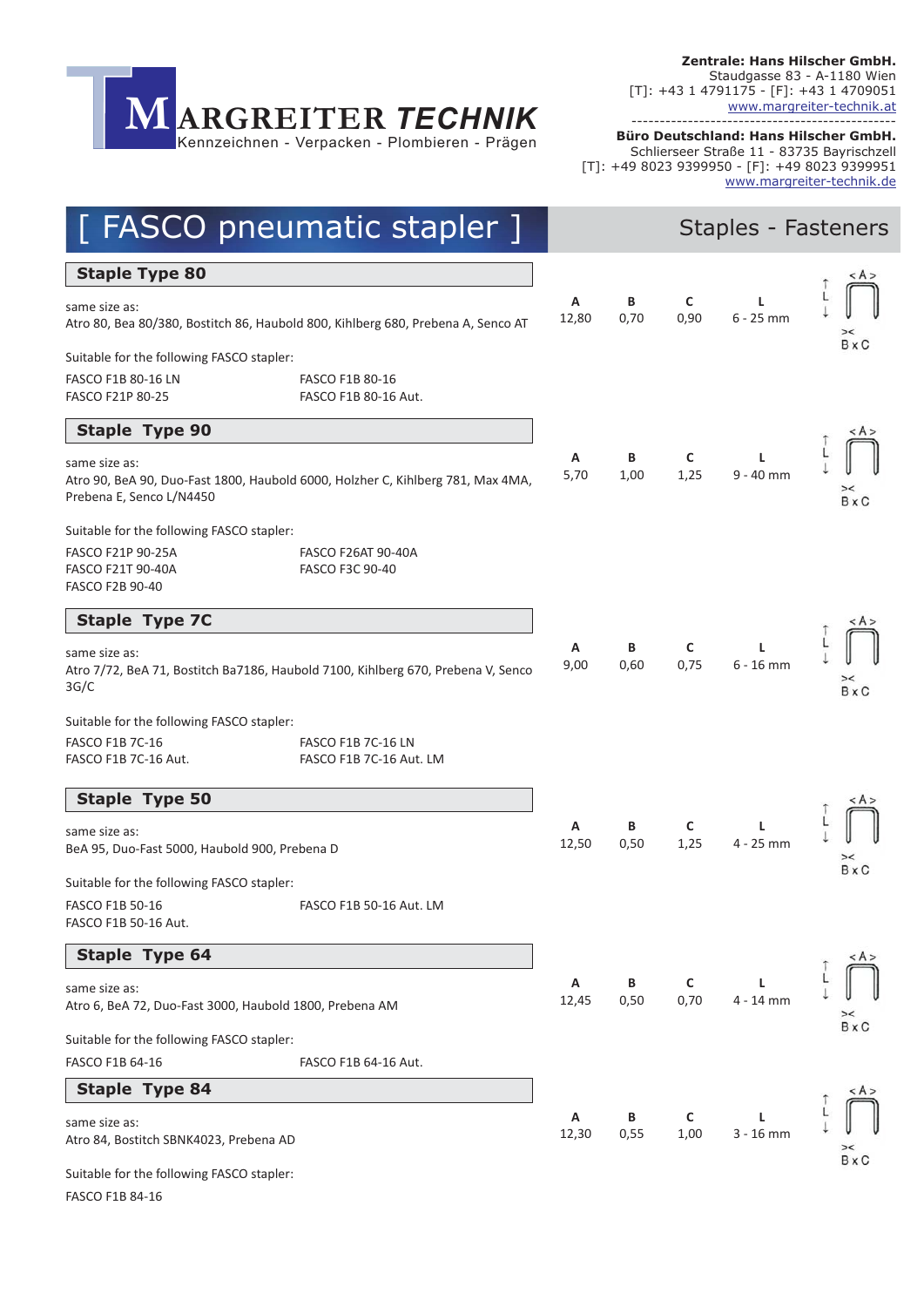**MARGREITER** *TECHNIK*<br> **Kennzeichnen - Verpacken - Plombieren - Prägen**<br> **EXECO pneumatic stapler** Kennzeichnen - Verpacken - Plombieren - Prägen

**Zentrale: Hans Hilscher GmbH.** Staudgasse 83 - A-1180 Wien [T]: +43 1 4791175 - [F]: +43 1 4709051 ---------------------------------------------- www.margreiter-technik.at

**Büro Deutschland: Hans Hilscher GmbH.** Schlierseer Straße 11 - 83735 Bayrischzell [T]: +49 8023 9399950 - [F]: +49 8023 9399951 www.margreiter-technik.de

| FASCO pneumatic stapler ]                                                           |            |           |           | Staples - Fasteners |              |
|-------------------------------------------------------------------------------------|------------|-----------|-----------|---------------------|--------------|
| <b>Staple Type 14</b>                                                               |            |           |           |                     | < A >        |
| same size as:<br>Haubold 1400, Kihlberg Kl1400, Prebena VF                          | Α<br>10,10 | В<br>0,60 | C<br>0,75 | L<br>$4 - 14$ mm    |              |
| Suitable for the following FASCO stapler:<br>FASCO F1B 14-16                        |            |           |           |                     | <b>B</b> x C |
| <b>Staple Type 16</b>                                                               |            |           |           |                     |              |
| same size as:<br>Bostitch SB3023, Prebena PM, Senco B/3, Spotnails 813              | Α<br>12,80 | B<br>0,50 | C<br>0,75 | г<br>$3 - 14$ mm    | ><           |
| Suitable for the following FASCO stapler:                                           |            |           |           |                     | <b>B</b> x C |
| FASCO F1B SR3-16                                                                    |            |           |           |                     |              |
| <b>Staple Type SR5</b>                                                              |            |           |           |                     | < A >        |
| same size as:<br>Bostitch SB5019, Prebena P, Senco F/5                              | Α<br>12,80 | В<br>0,50 | C<br>1,25 | L<br>$6 - 16$ mm    | <b>B</b> x C |
| Suitable for the following FASCO stapler:<br>FASCO F1B SR5-16                       |            |           |           |                     |              |
| <b>Staple Type 10J</b>                                                              |            |           |           |                     | < A >        |
| same size as:<br>Kihlberg 695, Max 10J, Prebena PL                                  | Α<br>11,20 | B<br>0,60 | C<br>1,15 | L<br>$6 - 14$ mm    | $>\,$        |
| Suitable for the following FASCO stapler:<br>FASCO F1B 10J-16                       |            |           |           |                     | <b>B</b> x C |
| <b>Staple Type 10F</b>                                                              |            |           |           |                     | < A >        |
| same size as:<br>Max 10F, Prebena VX                                                | Α<br>11,20 | В<br>0,60 | C<br>0,75 | L<br>$6 - 14$ mm    |              |
| Suitable for the following FASCO stapler:<br>FASCO F1B 10F-16                       |            |           |           |                     | <b>B</b> x C |
| <b>Staple Type SJK</b>                                                              |            |           |           |                     | < A >        |
| same size as:<br>Atro SJK, Bostitch SJ3026, Prebena TX                              | Α<br>4,30  | B<br>0,60 | C<br>0,70 | L<br>4 - 19 mm      | ><           |
| Suitable for the following FASCO stapler:                                           |            |           |           |                     | <b>B</b> x C |
| FASCO F1B SJK-19                                                                    |            |           |           |                     |              |
| <b>Staple Type 97B</b>                                                              |            |           |           |                     | < A >        |
| same size as:<br>BeA 97, Kihlberg 690, Prebena O                                    | Α<br>4,60  | В<br>0,70 | C<br>0,90 | L<br>$6 - 30$ mm    | <b>B</b> x C |
| Suitable for the following FASCO stapler:<br>FASCO F1B 97B-19<br>FASCO F21P 97B-25A |            |           |           |                     |              |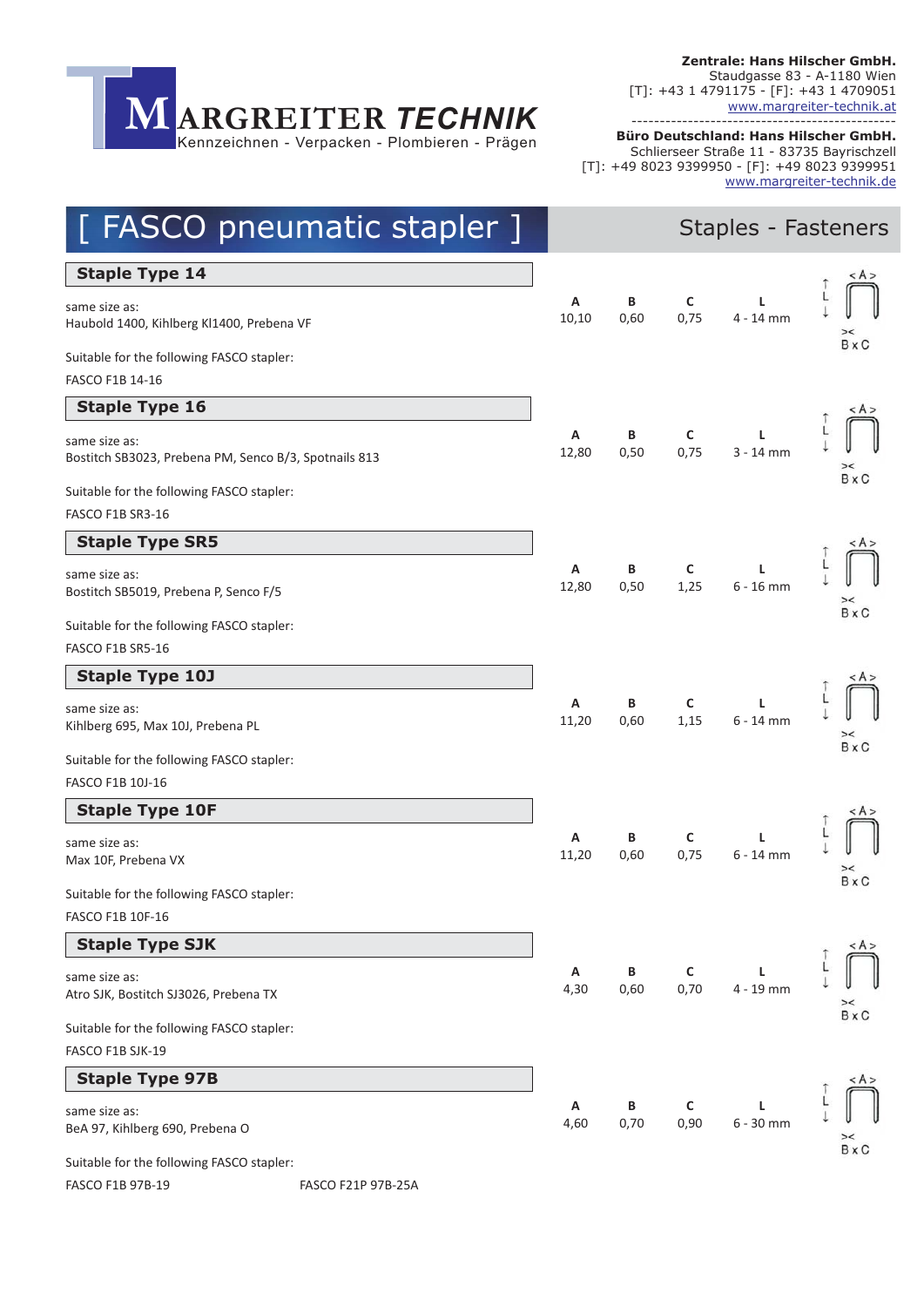**Zentrale: Hans Hilscher GmbH.** Staudgasse 83 - A-1180 Wien [T]: +43 1 4791175 - [F]: +43 1 4709051 ---------------------------------------------- www.margreiter-technik.at



**Büro Deutschland: Hans Hilscher GmbH.** Schlierseer Straße 11 - 83735 Bayrischzell [T]: +49 8023 9399950 - [F]: +49 8023 9399951 www.margreiter-technik.de

| <b>FASCO</b> pneumatic stapler ]                                                       |            |           |           | Staples - Fasteners |              |
|----------------------------------------------------------------------------------------|------------|-----------|-----------|---------------------|--------------|
| <b>Staple Type 4000</b>                                                                |            |           |           |                     | < A >        |
| same size as:<br>Atro 40, Atro 93, Haubold 4000, Prebena TB, Senco W                   | Α<br>4,90  | В<br>0,70 | C<br>0,90 | L<br>8 - 25 mm      |              |
| Suitable for the following FASCO stapler:                                              |            |           |           |                     | <b>B</b> x C |
| FASCO F1B 4000-16<br>FASCO F21P 4000-25                                                |            |           |           |                     |              |
| <b>Staple Type 92</b>                                                                  |            |           |           |                     | < A >        |
| same size as:<br>BeA 92, Kihlberg 664, Max 7MA, Prebena H                              | Α<br>8,90  | В<br>1,00 | C<br>1,25 | L<br>$9 - 40$ mm    |              |
| Suitable for the following FASCO stapler:                                              |            |           |           |                     | <b>B</b> x C |
| FASCO F21T 92-25A<br><b>FASCO F3C 92-40</b><br><b>FASCO F26AT 92-40</b>                |            |           |           |                     |              |
| <b>Staple Type SG</b>                                                                  |            |           |           |                     | < A >        |
| same size as:<br>Kihlberg 782, Prebena G, Senco M/G4450, Spotnails 58                  | Α<br>10,10 | В<br>1,00 | C<br>1,25 | L<br>$8 - 40$ mm    |              |
| Suitable for the following FASCO stapler:                                              |            |           |           |                     | <b>B</b> x C |
| FASCO F21T SG-25<br>FASCO F3 SG-40                                                     |            |           |           |                     |              |
| <b>Staple Type ATW</b>                                                                 |            |           |           |                     |              |
| same size as:<br>Atro 16WC, BeA 140, Bostitch BCS32, Kihlberg 654, Omer WS, Prebena WC | Α<br>25,00 | В<br>1,40 | C<br>1,60 | L<br>15 - 35 mm     |              |
| Suitable for the following FASCO stapler:<br>FASCO F3C ATW-38                          |            |           |           |                     | <b>B</b> x C |
| <b>Staple Type SNW</b>                                                                 |            |           |           |                     |              |
| same size as:<br>Duo-Fast 1700, Kihlberg 784, Omer WP, Prebena WS, Senco P/W5562       | Α<br>26,50 | В<br>1,40 | C<br>1,60 | L<br>$10 - 38$ mm   |              |
| Suitable for the following FASCO stapler:<br><b>FASCO F3C SNW</b>                      |            |           |           |                     | <b>B</b> x C |
| <b>Staple Type DP</b>                                                                  |            |           |           |                     | < A >        |
| same size as:<br>Haubold BK-DP, Paslode GSW15                                          | Α<br>22,50 | В<br>0,95 | C<br>2,25 | L<br>15 - 30 mm     | $>\,$        |
| Suitable for the following FASCO stapler:                                              |            |           |           |                     | <b>B</b> x C |
| FASCO F3C DP-38                                                                        |            |           |           |                     |              |
| <b>Staple Type B7</b>                                                                  |            |           |           |                     | < A >        |
| same size as:<br>Haubold KG700, Holzher 3414, Paslode GSI 16, Prebena Z                | Α<br>11,30 | В<br>1,40 | C<br>1,60 | L<br>14 - 64 mm     |              |
| Suitable for the following FASCO stapler:                                              |            |           |           |                     | <b>B</b> x C |
| <b>FASCO F45C B7-55</b><br><b>FASCO F21P 97B-25A</b>                                   |            |           |           |                     |              |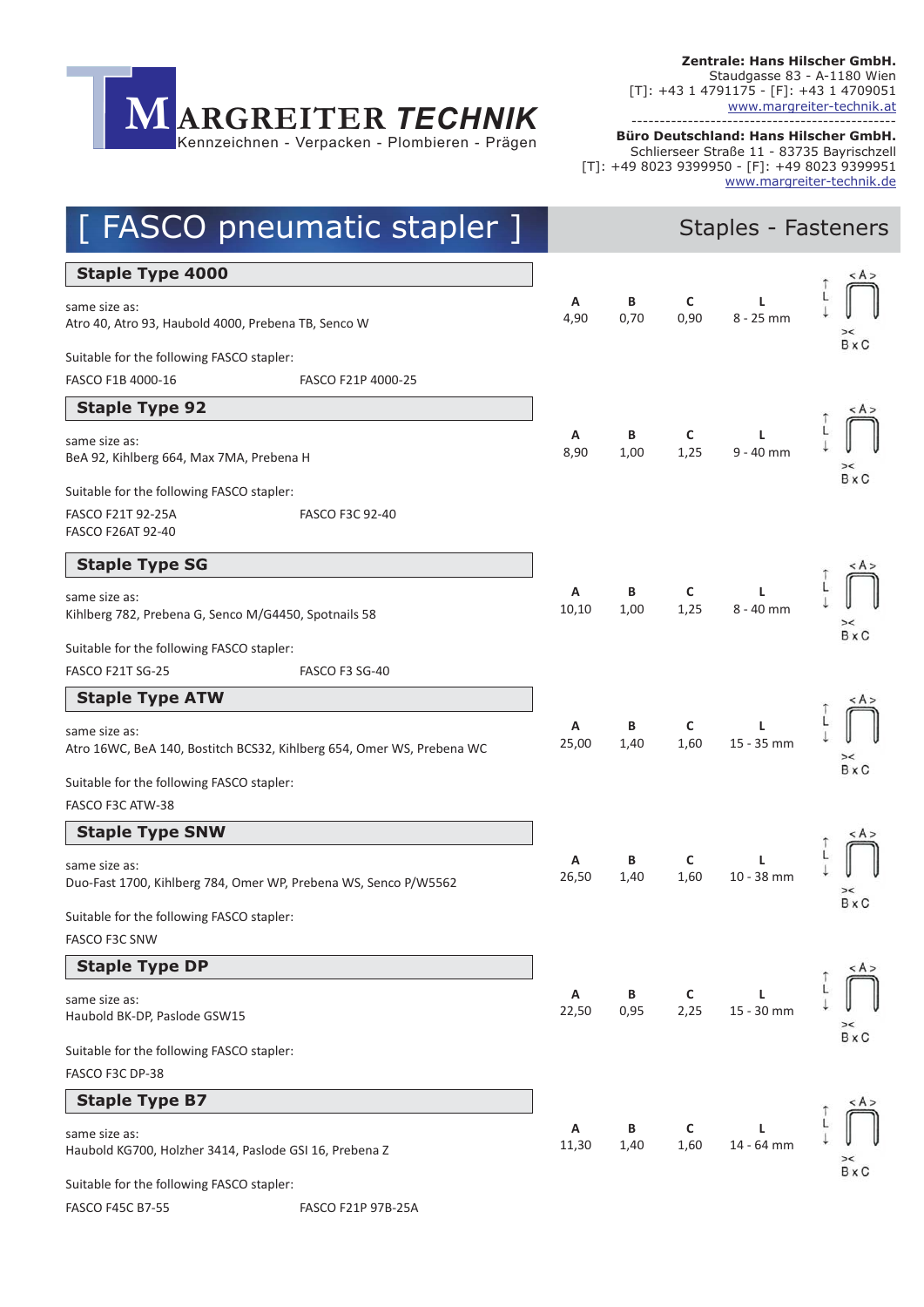**Zentrale: Hans Hilscher GmbH.** Staudgasse 83 - A-1180 Wien [T]: +43 1 4791175 - [F]: +43 1 4709051 ---------------------------------------------- www.margreiter-technik.at



**Büro Deutschland: Hans Hilscher GmbH.** Schlierseer Straße 11 - 83735 Bayrischzell [T]: +49 8023 9399950 - [F]: +49 8023 9399951 www.margreiter-technik.de

| [ FASCO pneumatic stapler ]                                                      |            |           |                     | <b>Staples - Fasteners</b> |              |
|----------------------------------------------------------------------------------|------------|-----------|---------------------|----------------------------|--------------|
| <b>Staple Type G</b>                                                             |            |           |                     |                            | < A >        |
| same size as:<br>Atro 100, BeA 14/155, Kihlberg 783, Prebena L, Senco N/G5562    | А<br>10,80 | В<br>1,40 | C<br>1,60           | L<br>20 - 65 mm            | ><           |
| Suitable for the following FASCO stapler:                                        |            |           |                     |                            | <b>B</b> x C |
| <b>FASCO F26AT 76-40A</b><br>FASCO F1B 80-16<br>FASCO F3C G-40                   |            |           |                     |                            |              |
| <b>Staple Type GS/16</b>                                                         |            |           |                     |                            | < A >        |
| same size as:<br><b>ITW Paslode GS16</b>                                         | A<br>13,00 | B<br>1,40 | $\mathsf C$<br>1,60 | $\mathbf{L}$<br>25 - 55 mm |              |
| Suitable for the following FASCO stapler:                                        |            |           |                     |                            | <b>B</b> x C |
| FASCO F45C GS/16-55                                                              |            |           |                     |                            |              |
| <b>Staple Type HD</b>                                                            |            |           |                     |                            | < A >        |
| same size as:<br>Atro 16NC, Bostitch BCS4, Prebena S                             | A<br>12,40 | B<br>1,40 | C<br>1,60           | 25 - 65 mm                 | ><           |
| Suitable for the following FASCO stapler:                                        |            |           |                     |                            | <b>B</b> x C |
| FASCO F45C HD-55A                                                                |            |           |                     |                            |              |
| <b>Staple Type SQ</b>                                                            |            |           |                     |                            |              |
| same size as:<br>Atro 18NC, BeA 180, Duo-Fast 1700, Haubold HD790, Senco Q/Q6774 | Α<br>11,30 | B<br>1,70 | C<br>1,90           | $25 - 65$ mm               |              |
| Suitable for the following FASCO stapler:                                        |            |           |                     |                            | <b>B</b> x C |
| <b>FASCO F45C SQ-55</b>                                                          |            |           |                     |                            |              |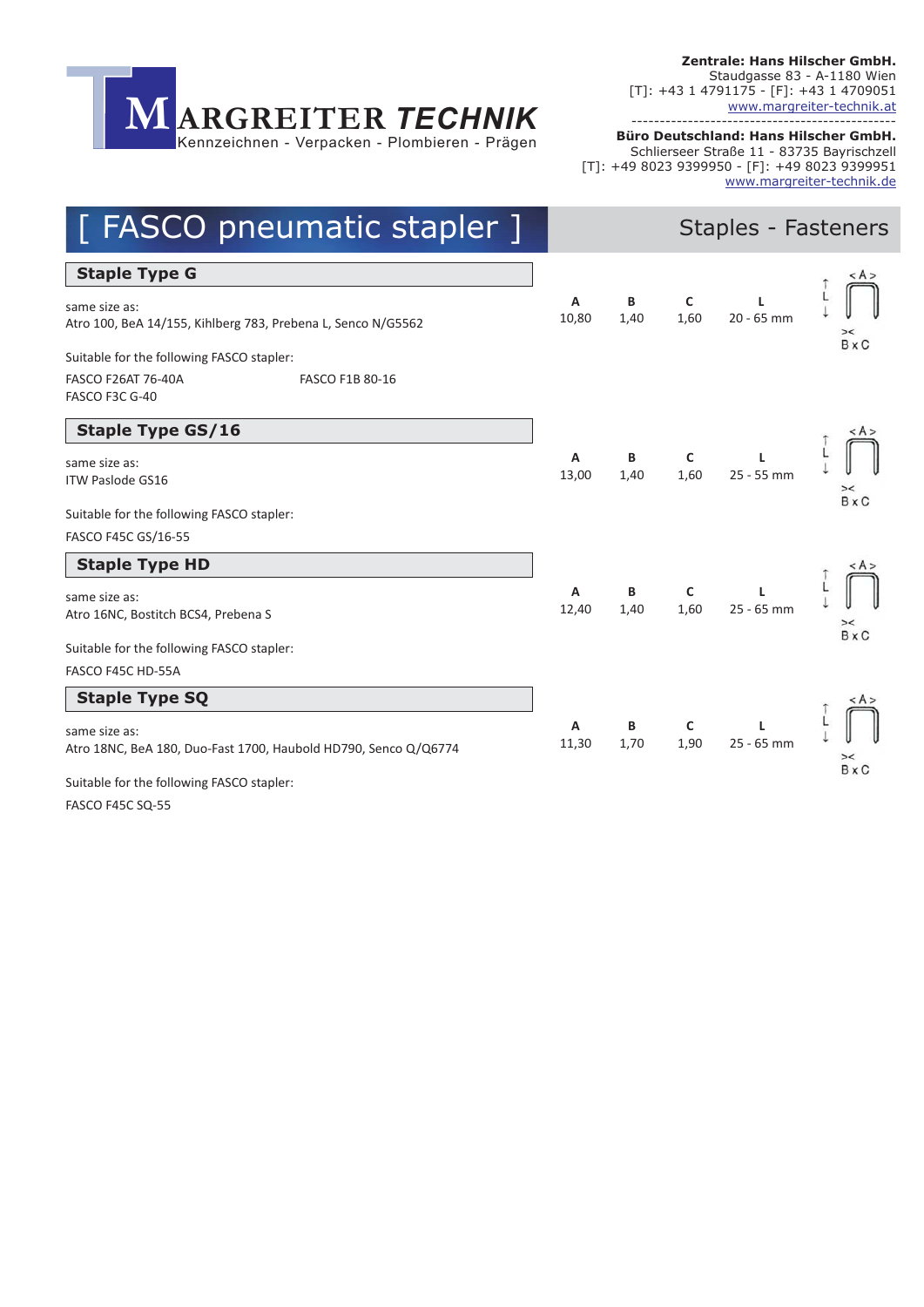

**Büro Deutschland: Hans Hilscher GmbH.** ----------------------------------------------- Schlierseer Straße 11 - 83735 Bayrischzell [T]: +49 8023 9399950 - [F]: +49 8023 9399951 www.margreiter-technik.de

# **[ FASCO pneumatic pinner ] Staples - Fasteners**

#### **Pneumatic pinner FASCO F23 A64-35PB**

The pneumatic pinner Fasco F23 A64-35 PB is a light weight and powerfull tool for pins without head. Ist rubber comfort grip ensures a non-slip handling and reduces vibrations and fatigue. Auto adjustable pusher for different fastener lengths. Lock-out to prevent dry firing. Removeable no-mar tip and extra rubber tip stored. Steel driver blade for longer live.

#### **Applications:**

- garden furniture, upholstering, drawer guides, case backs, kitchen units
- mouldings and decorative trims, sheathing, baseboards, doors and windows
- boat interiors, trade shows, shoe making, toys and dolls
- saunas, glazing and beading, manufactured houses, picture frames

#### **Gravuren und Layouts Pins and brads: Available versions**

Pneumatic pinner Fasco F1B A64 - 35



| <b>Pins and brads:</b> |      |      |           |                       |  |  |  |  |
|------------------------|------|------|-----------|-----------------------|--|--|--|--|
| Typ:                   | А    | в    |           | $0.64 \times 0.64$ mm |  |  |  |  |
| A64                    | 0,64 | 0.64 | $12 - 18$ | $12 \, \text{mm}$     |  |  |  |  |
|                        |      |      |           | $18 \, \text{mm}$     |  |  |  |  |

#### **Technical details:**

Height: 192 mm Width: 62 mm Length: 220 mm Weight: 990 g

Capacity: 120 pins Air pressure: 5-7 bar Air consumption: 0.44 l

#### **Pneumatic pinner FASCO F21P GA-31**

The pneumatic pinner FASCO F21P GA-31 is a powerful tool with a no-mar tip to avoid markings on soft wood. This pinner comes with a rubber comfort grip to ensure a non-slip handling and reduces vibrations and fatigue.

#### **Applications:**

- garden furniture, upholstering, drawer guides, case backs, kitchen units
- mouldings and decorative trims, sheathing, baseboards, doors and windows
- boat interiors, trade shows, shoe making, toys and dolls
- saunas, glazing and beading, manufactured houses, picture frames

#### **Gravuren und Layouts Available versions**

Pneumatic pinner Fasco F21P GA-18/31



| <b>Pins and brads:</b> |      |      |       |                      |  |  |
|------------------------|------|------|-------|----------------------|--|--|
| Typ:                   |      | в    |       | $1.0 \times 1.27$ mm |  |  |
| GA                     | 1.00 | 1.27 | 18-31 | $18 \, \text{mm}$    |  |  |
|                        |      |      |       | 31 mm                |  |  |

#### **Technical details:**

Height: 182 mm Width: 49 mm Length: 226 mm Weight: 1020 g

Capacity: 100 pins Air pressure: 4-7 bar Air consumption: 0,36 l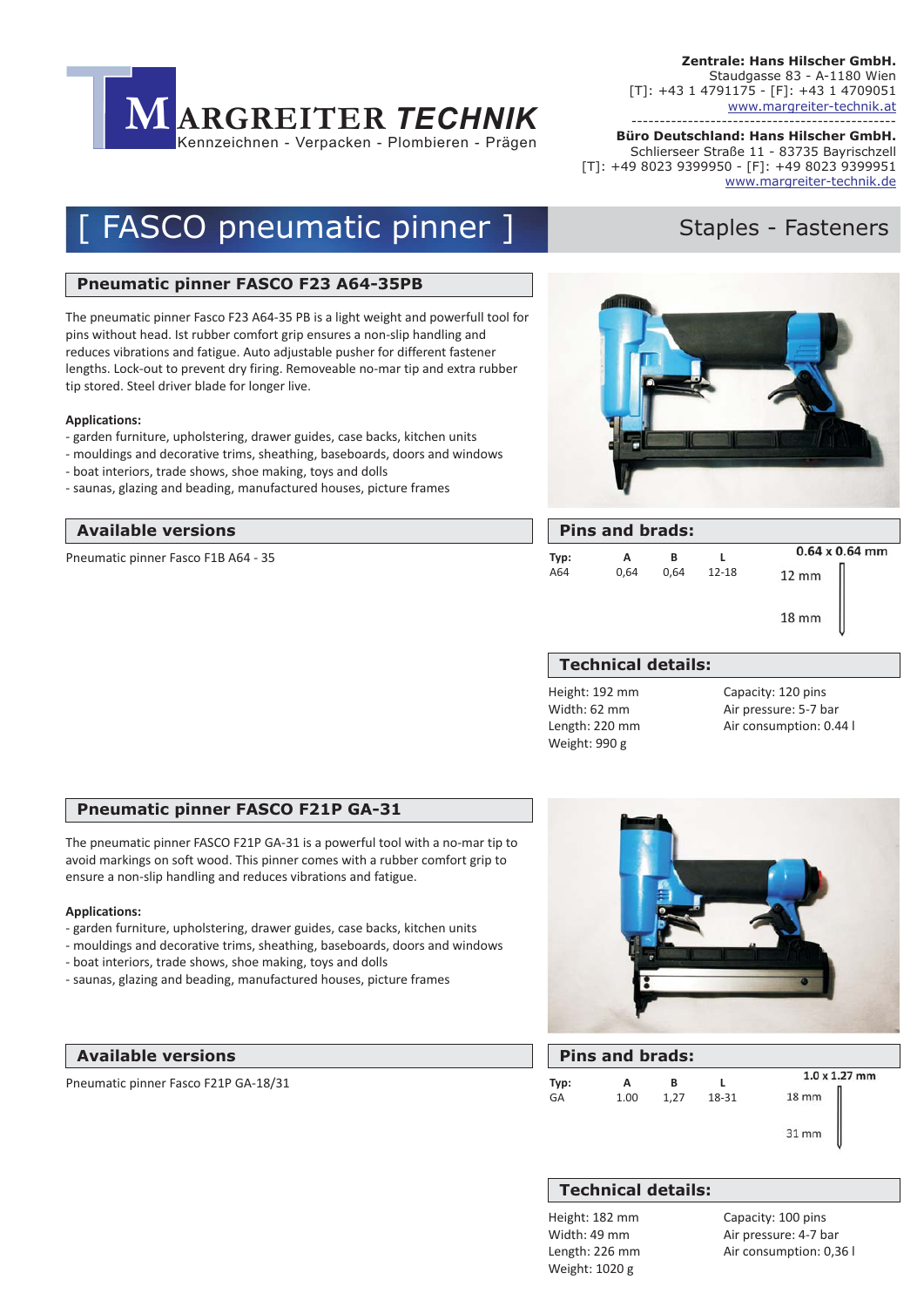

**Büro Deutschland: Hans Hilscher GmbH.** ----------------------------------------------- Schlierseer Straße 11 - 83735 Bayrischzell [T]: +49 8023 9399950 - [F]: +49 8023 9399951 www.margreiter-technik.de

## [ FASCO pneumatic pinner ] Staples - Fasteners

#### **Pins A64**

Suitable for the following FASCO tools:

FASCO F1B A64-12/18

Same size as: Atro Minio, BeA S700, Haubold ST06, Kihlberg 506, Prebena AL, Senco SZ

#### **Pins B82**

Suitable for the following FASCO tools:

#### **Pins GA**

Suitable for the following FASCO tools:

Same size as: Atro I, BeA S100, Bostitch AZ 5550, Prebena GA, Senco AZ

### Brads A64 - Micro Brads - 23g

Suitable for the following FASCO tools:

### **Brads - MB - 21 g**

Suitable for the following FASCO tools:

Same size as: Atro Mini Tip, BeA Sk200, Duo-fast MB, Omer M, Prebena JA

### **Brads - GN - 18 g**

Suitable for the following FASCO tools:

FASCO F21P GN-31A FASCO F21T GN-40A

FASCO F2B GN-50 FASCO F26 AC GN-50

Same size as: Atro TIPIN, BeA Sk300, Bostitch BTI300, Duo-Fast 4400, Haubold SKN12, Kihlberg 512, Max Nf18, Paslode F18, Prfebena J/JM, Senco AX/AY

### **Brads - FN - 16 g**

Suitable for the following FASCO tools:

Same size as: Atro Tip, BeA Sk400, Bostitch BTI200, Duo-Fast 700, Haubold SKN16, Kihlberg 516, Max NF16, Prebena N

### **Brads - FNDF - 15 g**

Suitable for the following FASCO tools: Same size as: Duo-Fast 800, Haubold SKN20, Paslode F14, Prebena ND



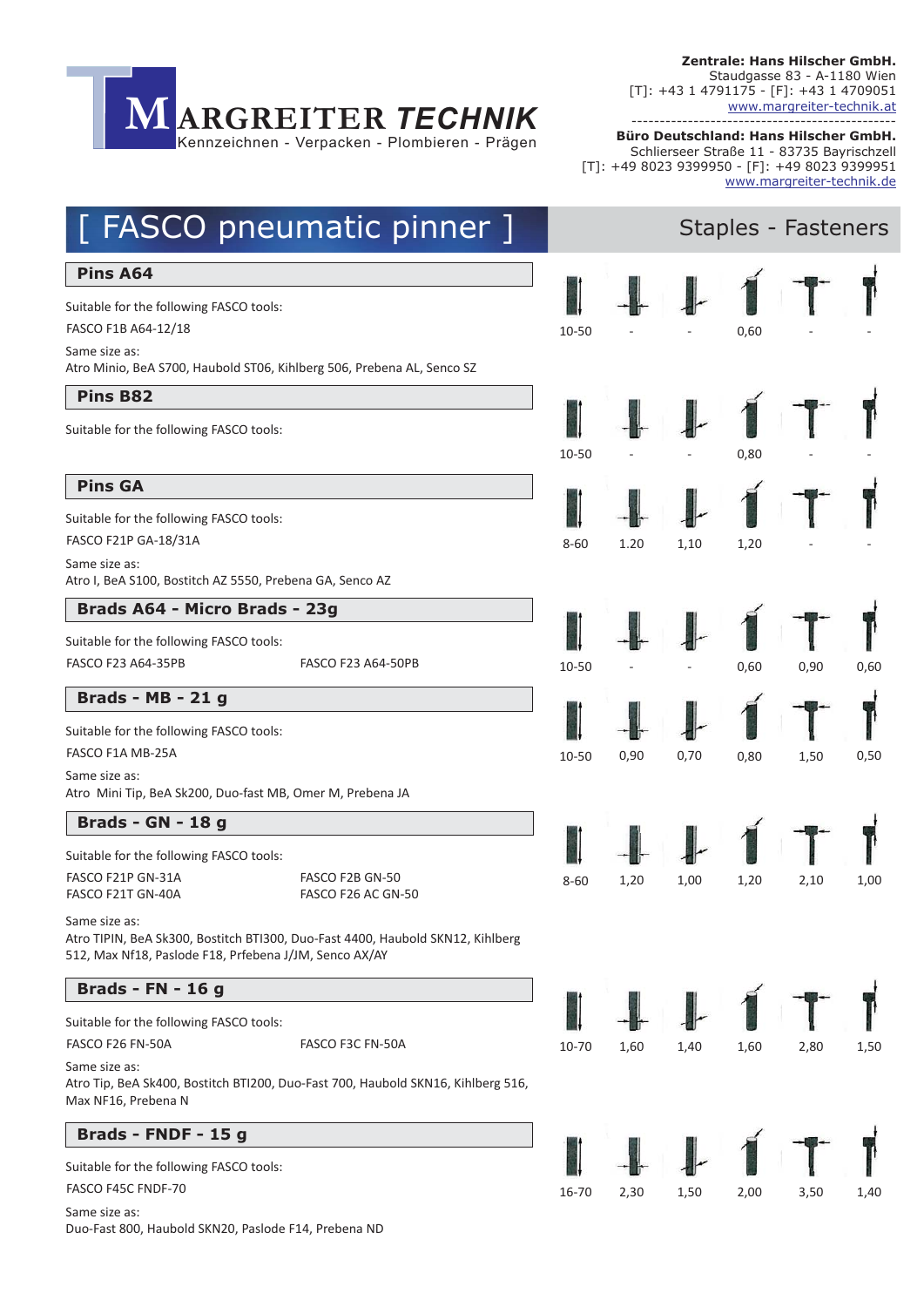

**Büro Deutschland: Hans Hilscher GmbH.** ----------------------------------------------- Schlierseer Straße 11 - 83735 Bayrischzell [T]: +49 8023 9399950 - [F]: +49 8023 9399951 www.margreiter-technik.de

# **[ FASCO pneumatic pinner ] Staples - Fasteners**

#### **Pneumatic Bradder F21T GN-40A**

The bradder FASCO F21T GN-40A is a powerful tool for brads "GN". This tool has a rubber comfort grip to ensure a non-slip handling and reduced vibrations and fatigue.

#### **Advantages:**

- no-mar tip avoids marking of soft wood
- Reversible bumper for high durability and increased parts life
- Side windows to see visible brads for reducing the incidence of dry-fire
- Patented quick clear permits to clear jams easily.

#### **Applications:**

- garden furniture, upholstering, drawer guides, case backs, kitchen units
- mouldings and decorative trims, sheathing, baseboards, doors and windows
- boat interiors, trade shows, shoe making, toys and dolls
- saunas, glazing and beading, manufactured houses, picture frames

#### **Available versions:**

Bradder Fasco F21P GN-31A: Brads up to 31 mm length Bradder Fasco F21T GN-40A: Brads up to 40 mm length Bradder Fasco F21T GN-40A glazing strip: Brads up to 40 mm length

#### **Technical details:**

Height: 222 mm Length: 257 mm Width: 49 mm Weight: 1,24 kg

Capacity: 105 brads Air pressure: 4-7 bar Air consumption: 0.43 l

#### **Pneumatic Bradder F21T GN-40A G.S. Glazing strip**

The bradder FASCO F21T GN-40A G.S. SS is a powerful tool for brads "GN". This tool is specially designed with adjustable guides and rollers.

#### **Advantages:**

- no-mar tip avoids marking of soft wood
- Reversible bumper for high durability and increased parts life
- Side windows to see visible brads for reducing the incidence of dry-fire
- Patented quick clear permits to clear jams easily.

#### **Applications:**

- glazing and beading
- glass bead moulding





Bradder Fasco F21P GN-31A: Brads up to 31 mm length Bradder Fasco F21T GN-40A: Brads up to 40 mm length Bradder Fasco F21T GN-40A glazing strip: Brads up to 40 mm length

#### **Technical details:**

Height: 222 mm Length: 285 mm Width: 68 mm Weight: 1,28 kg

Capacity: 105 brads Air pressure: 5-7 bar Air consumption: 0.43 l



 $2.10 \text{ mm}$ 

 $8<sub>mm</sub>$ 

60 mm  $1,20 \times 1,10$  mn

Fasco GN, Atro Tipni, Bea Sk300, Bostitch BTI300, Duofast 4400, Haubold SKN12, ITW Paslode F18, Holzher 1.2, Kihlberg 512, Max Nf18, Nikema GF, Omer12, Prebena J/JM, Senco AX/AY, Spotnails 18GB



**Brads:**

**Available sizes:** 12 mm - 40 mm

#### **Same size as:**

**Brads:**

**Available sizes:**

12 mm - 40 mm

**Same size as:**

Fasco GN, Atro Tipni, Bea Sk300, Bostitch BTI300, Duofast 4400, Haubold SKN12, ITW Paslode F18, Holzher 1.2, Kihlberg 512, Max Nf18, Nikema GF, Omer12, Prebena J/JM, Senco AX/AY, Spotnails 18GB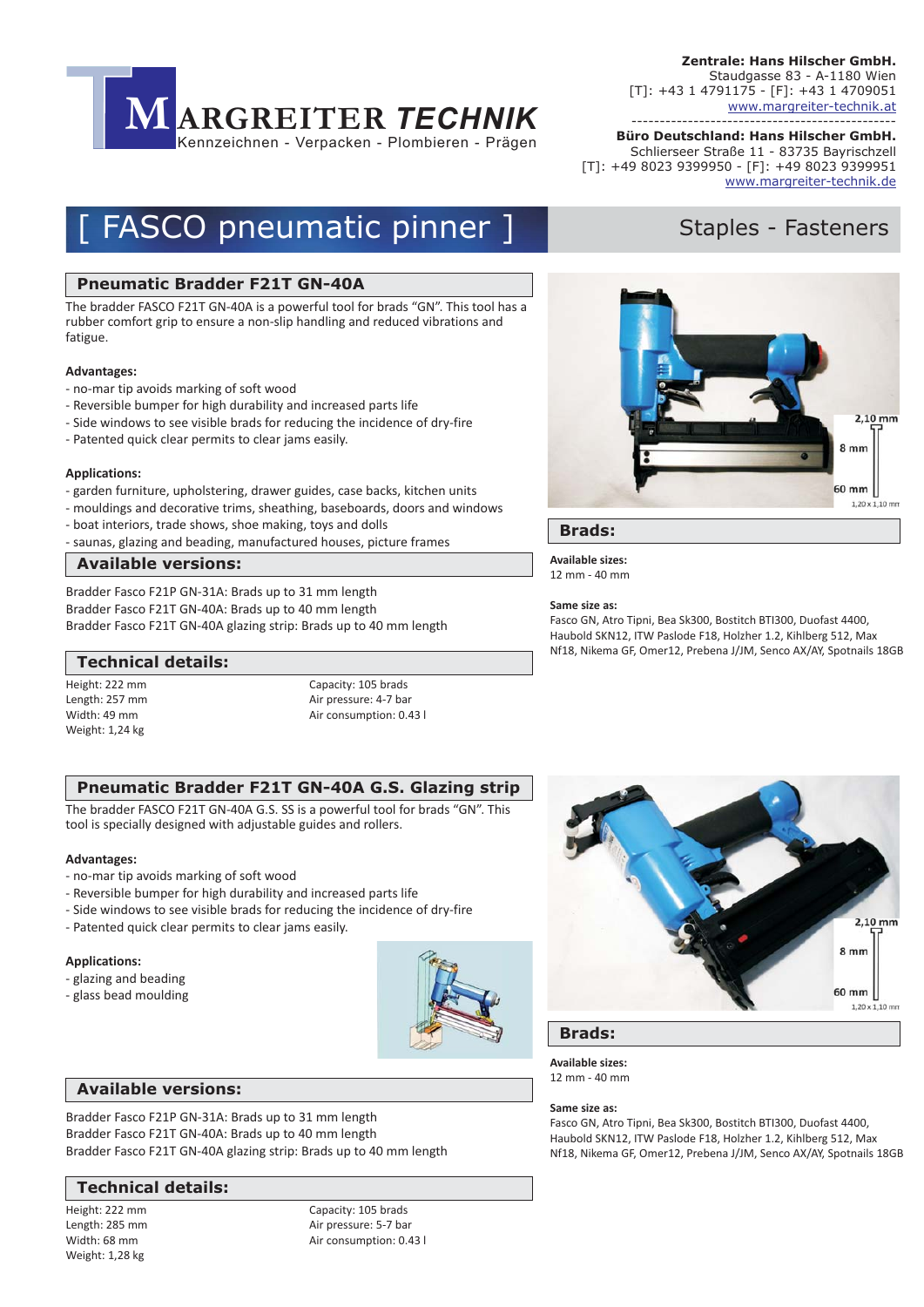

**Büro Deutschland: Hans Hilscher GmbH.** ----------------------------------------------- Schlierseer Straße 11 - 83735 Bayrischzell [T]: +49 8023 9399950 - [F]: +49 8023 9399951 www.margreiter-technik.de

## [ FASCO pneumatic pinner ] Staples - Fasteners

#### **Pneumatic bradder F2B GN-50**

The pneumatic bradder F2B is a powerful bradder for various professional applications. This tool comes with a rubber comfort grip to ensure a non-slip handling and reduced vibrations and fatigue.

#### **Advantages:**

- no-mar tip avoids marking of soft wood
- two-finger trigger delivers great control and reduces finger fatigue
- Side windows to see visible brads for reducing the incidence of dry-fire
- Patented quick clear permits to clear jams easily.

#### **Applications:**

- garden furniture, upholstering, drawer guides, case backs, kitchen units
- mouldings and decorative trims, sheathing, baseboards, doors and windows
- boat interiors, trade shows, shoe making, toys and dolls
- stairs and hand rails, frame assembly, panels and profile boards, fencing

#### **Available versions:**

Pneumatic bradder Fasco F26AC FN-50A: Brads FN up to 50 mm length Pneumatic bradderFasco F26AC GN-50A: Brads GN up to 50 mm length

#### **Technical details:**

Height: 246 mm Length: 258 mm Width: 58 mm Weight: 1.25 kg

Capacity: 105 brads Air pressure: 5-7 bar Air consumption: 0.57 l

#### **Pneumatic bradder F3C FN-50**

The pneumatic bradder F3C is a powerful bradder for various professional applications. This tool comes with a rubber comfort grip to ensure a non-slip handling and reduced vibrations and fatigue. Available for FN brads.

#### **Advantages:**

- no-mar tip avoids marking of soft wood
- slim nose for easy precise nailing
- Reversible bumper for high durability and increased parts life
- Side windows to see visible brads for reducing the incidence of dry-fire
- Patented quick clear permits to clear jams easily.

#### **Applications:**

- garden furniture, upholstering, drawer guides, case backs, kitchen units
- mouldings and decorative trims, sheathing, baseboards, doors and windows
- boat interiors, trade shows, shoe making, toys and dolls
- stairs and hand rails, frame assembly, panels and profile boards, fencing



#### **Brads:**

**Verfügbare Größen:** FN-30 mm - 70 mm

#### **Funktioniert auch mit:**

Fasco GN, Atro Tipni, Bea Sk300, Bostitch BTI300, Duofast 4400, Haubold SKN12, ITW Paslode F18, Holzher 1.2, Kihlberg 512, Max Nf18, Nikema GF, Omer12, Prebena J/JM, Senco AX/AY, Spotnails 18GB

#### **Technische Daten: Technical details:**

Height: 245 mm Length: 290 mm Width: 70 mm Weight: 1,71 kg

Capacity: ca. 100 Air pressure: 5-7 bar Air consumption: 0.85 l



**Brads:**

**Available sizes** FN: 15 - 50 mm GN: 15 - 50 mm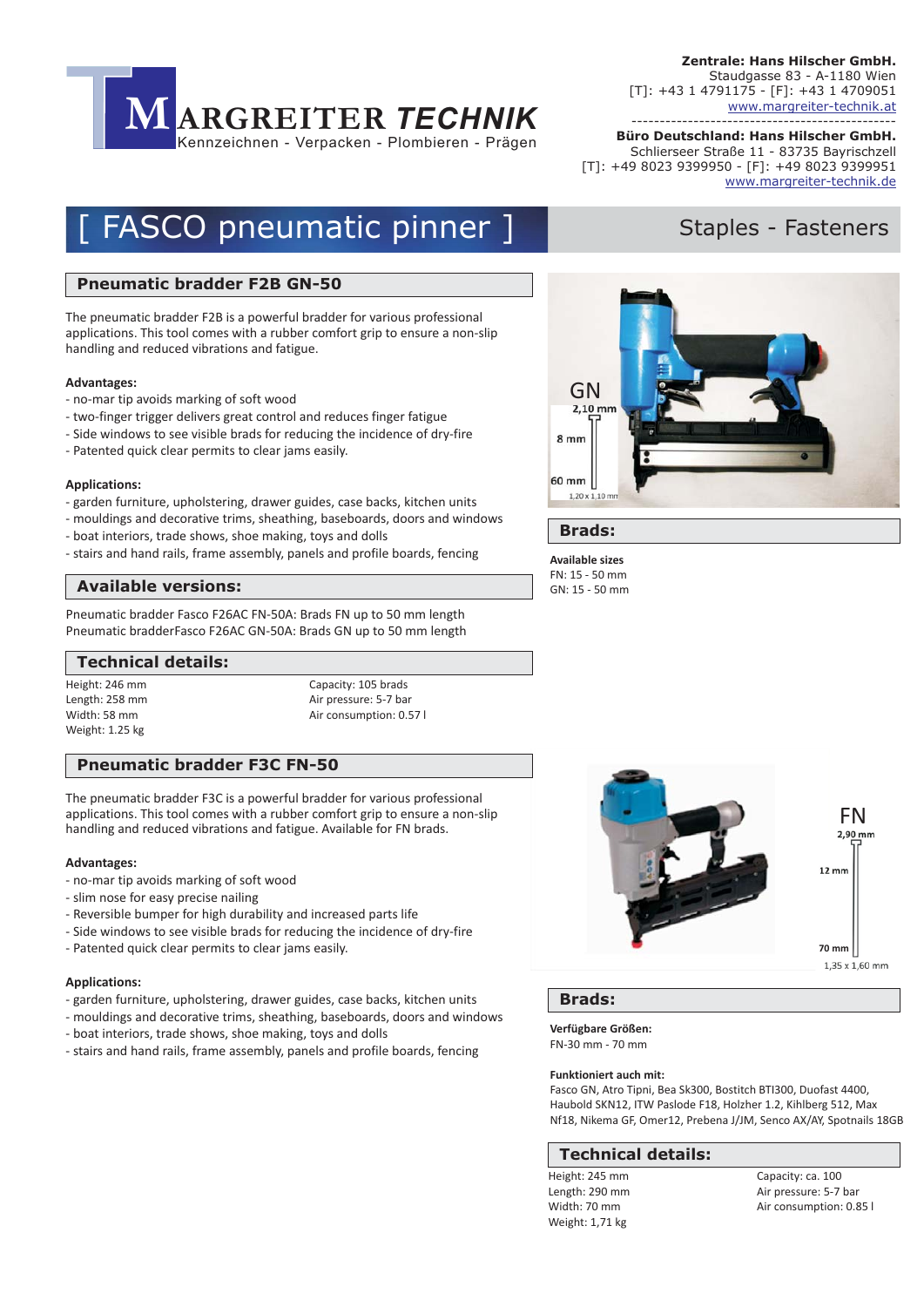

**Büro Deutschland: Hans Hilscher GmbH.** ----------------------------------------------- Schlierseer Straße 11 - 83735 Bayrischzell [T]: +49 8023 9399950 - [F]: +49 8023 9399951 www.margreiter-technik.de

## **FASCO Nailers - T-Nails ]**

#### **Pneumatic bradder F26AC**

The pneumatic bradder F26AC is a powerful bradder for various professional applications. This tool comes with a rubber comfort grip to ensure a non-slip handling and reduced vibrations and fatigue. Available for 2 different brads.

#### **Advantages:**

- no-mar tip avoids marking of soft wood
- Reversible bumper for high durability and increased parts life
- Side windows to see visible brads for reducing the incidence of dry-fire
- Patented quick clear permits to clear jams easily.

#### **Applications:**

- garden furniture, upholstering, drawer guides, case backs, kitchen units
- mouldings and decorative trims, sheathing, baseboards, doors and windows
- boat interiors, trade shows, shoe making, toys and dolls
- stairs and hand rails, frame assembly, panels and profile boards, fencing

#### **Available versions:**

Pneumatic bradder Fasco F26AC FN-50A: Brads FN up to 50 mm length Pneumatic bradderFasco F26AC GN-50A: Brads GN up to 50 mm length

#### **Technical details:**

Height: 250 mm Length: 252 mm Width: 56 mm Weight: 1.35 kg

Capacity: 80 brads (FN) Air pressure: 5-7 bar Air consumption: 0.73 l

#### **Pneumatic T-Nailer Fasco F45C NT-70A**

This very powerful pneumatic T-nailer is a professional tool for various heavy duty applications. Comes with a rubber comfort grip to ensure a non-slip handling and reduced vibrations and fatigue.

#### **Advantages:**

- includes a patented sequential fire / bump fire
- adjustable exhaust cover diverts air away from the operatied
- Body and cap in high strength magnesium alloy for good balance
- no-mar tip avoids marking of soft wood

#### **Applications:**

- fencing, sheathing, stairs and hand rails
- upholstering, drawer guides, case backs, kitchen units
- frame assembly, panels and profiled boards, baseboards
- doors and windows, moulding and decorative trims

**Gravuren und Layouts Ausführungen:**

T-Nailer Fasco F45C NT-70: Nails "NT" bis 70 mm

3,50 mm  $16 \text{ mm}$ 

> 70 mm  $2.30 \times 1.50$  mm

#### **Stauchkopfnägel**

#### **Available sizes:**

NT-25 mm - 70 mm Pitch: 7.0 mm Wire strength: 2.5 x 2.5 mm

**Same size as:**

Atro Tn22, BeA T, Bostitch BT, Duo-Fast TN, Haubold TN22, Prebena T

#### **Technical details:**

Height: 315 mm Length: 337 mm Width: 90 mm Weight: 2.77 kg

Capacity: approx. 85 (NT) Air pressure: 5-8 bar Air consumption: 1.17 l

## Staples - Fasteners



**Brads:**

**Available sizes** FN: 15 - 50 mm GN: 15 - 50 mm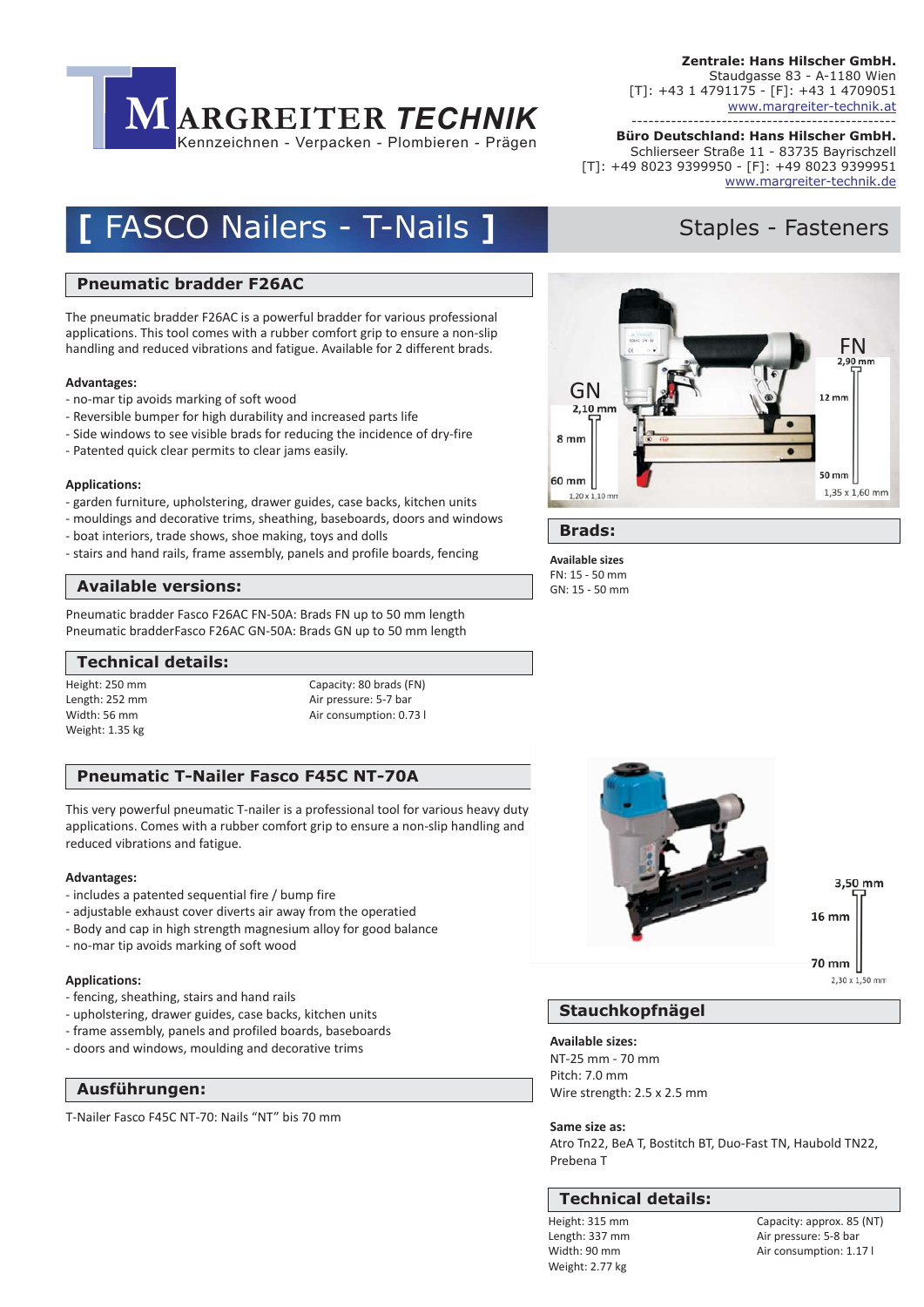

**Büro Deutschland: Hans Hilscher GmbH.** ----------------------------------------------- Schlierseer Straße 11 - 83735 Bayrischzell [T]: +49 8023 9399950 - [F]: +49 8023 9399951 www.margreiter-technik.de

## **FASCO Coilnailer 1** and Coilnailer Coilnailer

#### **Pneumatic nailer F45C CN15W-55**

Our coilnaler Fasco F48C CN15W-55 is a professional coilnailer for various applications. It comes with a rubber grip that ensures a non-slip handling and reduced vibrations and fatigue.

#### **Advantages:**

- high impact engineered plastic magazine with adjustable bottom steel plate
- body in high strength magnesium alloy for good balance and ease of handling

#### **Applications:**

- garden furniture, fencing, trusses
- roof joists, rafters and joists, decking
- pallets, boxes and crates, cable reels

#### **Technical details:**

Height: 290 mm Length: 290 mm Width: 130 mm Weight: 2,68 kg

Capacity: 200-300 Nägel Air pressure: 5-7 bar Air consumption: 1.46 l



#### **Nails:**

#### **Available sizes:**

Fasco CN15W - 25 - 57 mm - 15°

**A:** Wire: 3.0 mm **B:** Head: 10 mm **C:** Pitch: 8 mm **L:** 19 - 45 mm



**Same size as:**

Fasco CN15W, Atro RHC, Bea BDC, Bostitch C/AC, Duofast CW, Haubold RNCW, ITW Paslode FC, Kihlberg CN Wire, Max CN, Nikema CN, Prebena CNW, Senco SCN, Sportnails CN

### **Pneumatic nailer F6AC CN15W-90B SCR**

Our coilnaler Fasco F6AC CN15W-90B Scrail is a very powerful T-nailer for welded Scrail and BeckDeck fastener. It comes with a rubber grip that ensures a non-slip handling and reduced vibrations and fatigue.

#### **Advantages:**

- high impact engineered plastic magazine with adjustable bottom steel plate - fully pneumatic feeding and positioning system to precise nailing even at low pressures
- body in high strength magnesium alloy for good balance and ease of handling
- includes a patented sequential fire / bump fire device

#### **Applications:**

- garden furniture, fencing, trusses
- roof joists, rafters and joists, decking
- pallets, boxes and crates, cable reels

#### **Available versions:**

Druckluftnagler F6AC CN15W-90B

#### **Technical details:**

Height: 370 mm Length: 335 mm Width: 150 mm Weight: 3,77 kg

Capacity: ca. 200-300 Air pressure: 5-8 bar Air consumption: 2.82 l



### **Nails - Scrail fasteners**

**Available size - standard**

**A:** Wire: 2.5 - 3.4 mm **B:** Head: 7.0 mm **C:** Pitch: 8.0 mm **L:** Length: 25 - 90 mm Fasco CN15W - 25 - 90 mm - 15°





Fasco CN15W, Atro R RNCW, ITW Paslode F Prebena CNW, Senco SCN, Sportnails CN

#### **Available size - Scrail**

**Also suitable for:**

**A:** Wire: 2.8 - 3.4 mm **B:** Head: Philips drive, Square drive, Pozi drive **L:** Length: 25 - 90 mm Beck Wire coil strail, Beck beckdeck